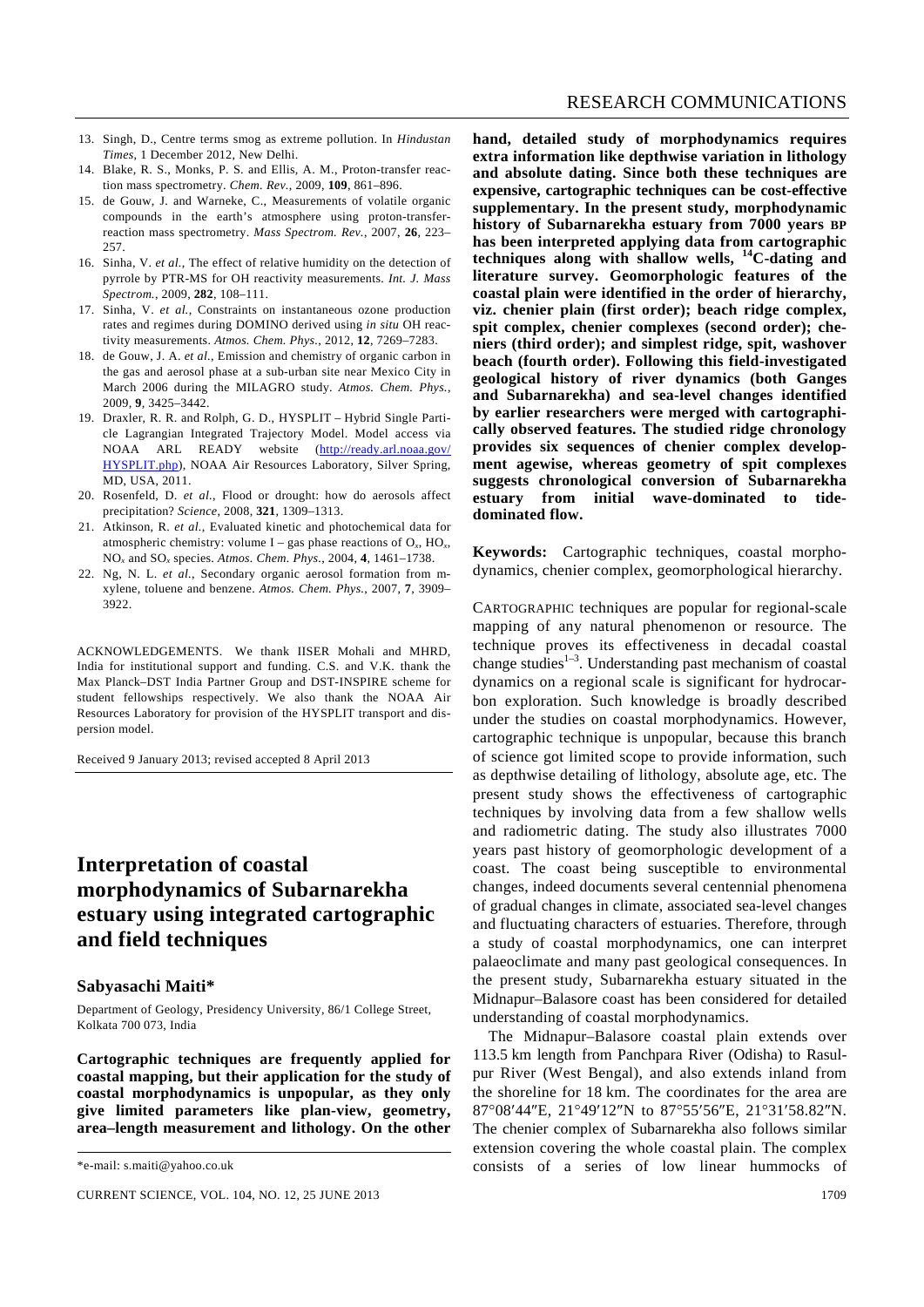### RESEARCH COMMUNICATIONS

|                                                                                       | Table 1. Geomorphic Hierarchy of Chenier development (from simplest 4th order to highest 1st order); their identification criteria in field and |  |  |  |  |
|---------------------------------------------------------------------------------------|-------------------------------------------------------------------------------------------------------------------------------------------------|--|--|--|--|
| satellite image and various formation processes in variable sea level and sand supply |                                                                                                                                                 |  |  |  |  |

| Feature                        | Field description                                                                   | Aerial description from standard<br>FCC of ETM+ satellite image                                                  | Formation process                                                                                 | Order          |
|--------------------------------|-------------------------------------------------------------------------------------|------------------------------------------------------------------------------------------------------------------|---------------------------------------------------------------------------------------------------|----------------|
| Sand ridge<br>(Beach<br>ridge) | Elevated $(5-7 \text{ m})$ bodies of sand<br>parallel to the present day coast      | Appear as red colour elongated (>10 km),<br>when covered by vegetation; otherwise as<br>white                    | Regressive                                                                                        | $\overline{4}$ |
| Spit                           | Curved narrow ridges; opened at<br>one side, 30 to 500 m wide and<br>$<$ 10 km long | Curved red colour lines (5 to 10 km)                                                                             | Lateral accretion, due to<br>reduced tidal prism of inlet<br>with respect to longshore<br>current | 4              |
| Mudflat                        | Mud dominated extended plane; in<br>many cases modified into<br>agricultural field  | Appeared as gray colour when associated<br>with wetlands; or pink colour when<br>converted as agricultural field | Regression (relative sea level<br>fall with high amount of<br>sediment supply)                    | 4              |
| Palaeo-river<br>channel        | Anastomosing and multi-curved;<br>little elevated $(1-2 m)$ places<br>and forested. | Red colour multi-curved narrow zones                                                                             | Regression                                                                                        | 4              |
| Washover<br>beach              | Sand ridges spread over mudflat                                                     | Red-coloured ridges spreaded over grey<br>coloured area                                                          | Transgression                                                                                     | 4              |
| Chenier                        | Combination of sand ridges and<br>mudflat (extended 30 to 300 sq. km<br>region)     | Two elongated red coloured sand ridges are<br>separated with grey colour mudflat<br>$(<300 \text{ m})$           | Transgression (in few cases they<br>can be described as<br>transgressive ridges)                  | 3              |
| Regressive<br>ridges           | Sand ridges cumulated near estuary                                                  | Red colour lines juxtaposed together for<br>small region (10 km length)                                          | Regression with high tidal prism<br>of estuary                                                    | 3              |
| Chenier<br>complex             | Superimposed Chenier within<br>mudflats                                             | Multiple red colour lines with                                                                                   | Net progradational                                                                                | 2              |
| Beach ridge<br>complex         | Multiple beach ridges superimposed<br>without mudflats                              | Red or white colour lines in white or less<br>vegetated places                                                   | Net progradational                                                                                | 2              |
| Spit<br>complex                | Multiple spits superimposed<br>together; usually curved in end                      | Multiple redlines interspersed between<br>mudflats or sand bodies                                                | Lateral accretion (stationary<br>shoreline)                                                       | 2              |
| Chenier<br>plain               | Summation of Chenier complexes                                                      | Very broad zone $(>20 \text{ km})$ and long<br>$(>100 \text{ km})$ covering around 5000 sq. km                   | Net progradational                                                                                | 1              |

unconsolidated sand, covered at places by soil and vegetation. The term 'chenier' comes from the French word 'chene', which means 'oak tree'. These show up as thick red lines in the standard False Colour Composite (FCC; 4 (near infrared)-3 (red)-2 (green) band; Figure 1) of Landsat ETM and are aligned in stripes sub-parallel to the coast. These are marked as reserve forest area in Survey of India (SoI) topographic map of 1973. The goals of the present study are (1) to provide a comprehensive description of chenier form and orientation to infer past processes, (2) to present a relative chronology of chenier plain development and (3) to present an evolutionary model.

 In this study, SoI topographic sheet of 1973 (scale 1 : 50,000), satellite image Landsat ETM of 2002, SRTM data and shallow well data were used as the primary data source. In order to obtain the detailed layout of chenier complexes, merging of shaded relief of SRTM data with standard FCC of Landsat ETM satellite imagery was performed<sup>5</sup>. This gives topographic perception along with multispectral property of an image. The fusion image was interpreted with a few elevated linear, parallel or subparallel and reddish-coloured features (in 4-3-2 band

combination). Besides, a few zones of depression with darker tone between ridges and sinuous vegetated zones were marked. GPS surveys on the field and SOI topographic sheet confirm those as beach-ridges, mudflats and palaeo-channels. In next stage, geomorphic hierarchy of landforms was used for understanding the dominant process for Subarnarekha delta chenier plain<sup>6</sup>. In this hierarchy, the chenier plain was chosen as a first-order feature, indicating the highest stage of complexity. Second-order features are represented by chenier complex, beach ridge complex and spit complex. The third-order features (e.g. chenier) show lesser complexity and association of two or more fourth-order features. Fourth-order features (e.g. washover beach, beach ridge, spit, etc.) are the simplest and are also present in the present-day coast, exhibiting local influences of relative sea-level changes, wave–tide– river dominance and sediment supply. Table 1 summarizes all these orders with their identification criteria and formation processes.

 In order to understand the chronological sequence of various cheniers, the distance of the chenier from presentday shoreline was considered. Larger the distance, older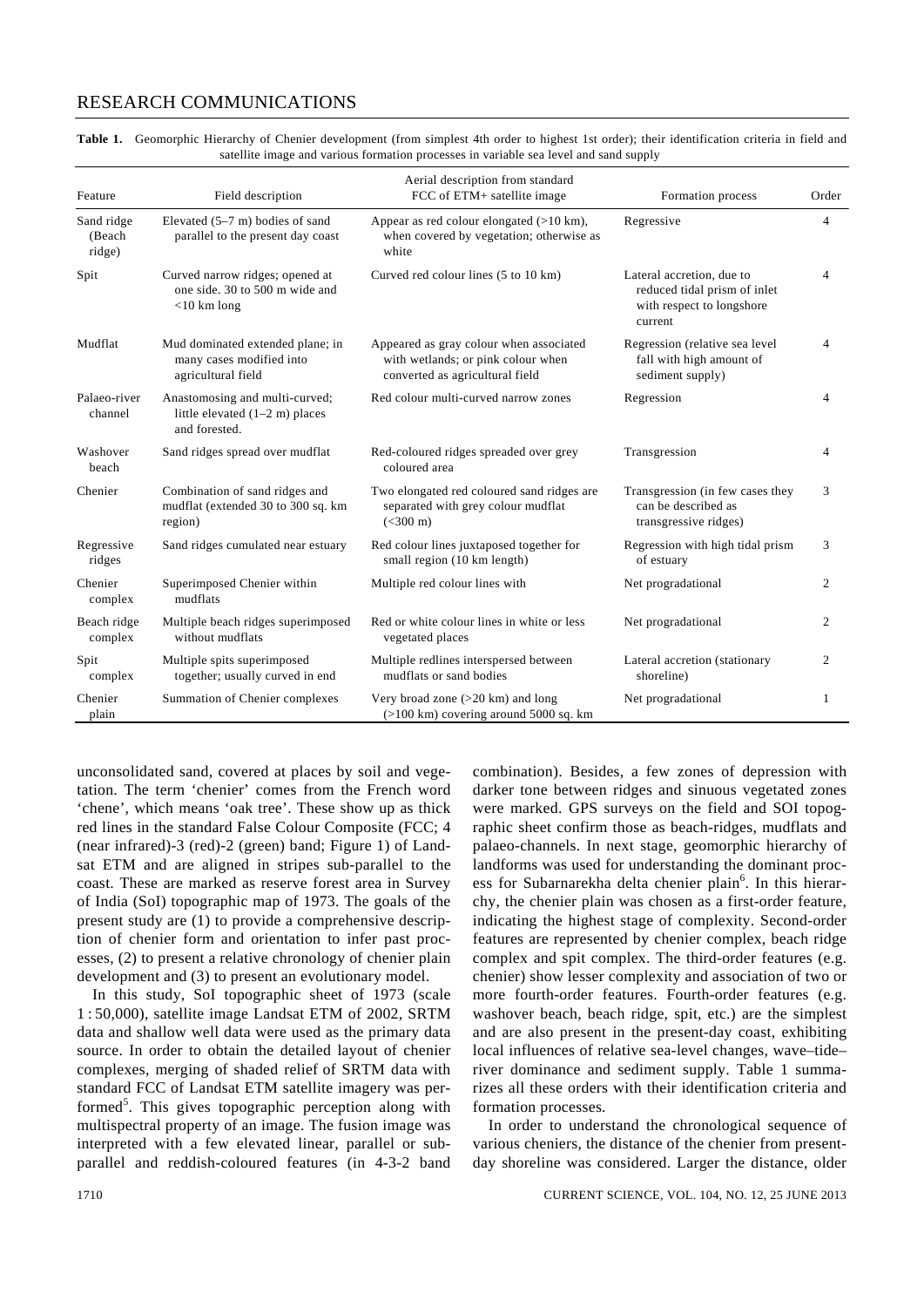

**Figure 1.** Merged image of Landsat ETM+ (False Colour Composite) and shaded topographic SRTM data showing overview of Subarnarekha chenier complex with zoom boxes A and B. Zoom box A exhibits elevated regressive ridges and depressed floodplain area. Zoom box B shows past and recent (nearer to the coast) spit complexes.

will be the age of formation. Although in a few cases, the chenier is cut by present-day shoreline and river, its continuity can be observed in the field. Compared to present-day ridges, oldest ridges are vegetated and usually contain brownish-white colour sand. Both ancient and present-day mudflats are grey in colour in FCC satellite images and coincide with wetland zones. In a few cases, they are altered as agricultural field. Old beach ridges are usually associated with mudflats, whereas youngest ones are juxtaposed together. In Figure 1, these ridges can be perceived as elevated areas, whereas mudflats and floodplains appear as depressed zones. The merging of shaded topographic SRTM data with standard FCC of Landsat ETM+ makes such interpretation easier. A six-stage chenier development can be identified. In Figure 1, zoom box A indicates these stages. Here, younger ridges are more regressive in nature, whereas older ridges are transgressive. In zoom box B of Figure 1, past spit complexes are present 15 km inland; whereas recent spit complexes appear nearer to the coast. Detailed subsurface lithology with combination of sand and mud clearly distinguishes cheniers (transgressive) and regressive ridges, as discussed later.

 Thus in the present study different geomorphic features like spit, spit complex, chenier, chenier complex, beach ridge and washover beach were identified and different stages have been marked with different colours as shown

CURRENT SCIENCE, VOL. 104, NO. 12, 25 JUNE 2013 1711

in Figure 2. Subsurface interpolations of mud and sand layers were performed for shallow wells using Rockworks software. Finally, using age interpretation by earlier workers, six-stage morphodynamic development of Subarnarekha coast was sketched.

 Six stages of chenier development can be identified from Figure 2. They are marked with different colours like red, magenta, green, etc. The first chenier is longest and its tips are exposed in Rasulpur and Panchpara River ends, whereas the second and third cheniers are limited to Deopal and Ramnagar regions and are completely absent crossing the western bank of present-day Subarnarekha River. An extended mudflat is present between the first and fourth cheniers. After crossing the eastern bank of Subarnarekha, mudflat is noticed with palaeo-meandering channels. Besides, the first chenier consists of numerous spit complexes. Except present day, these spit complexes are not found for cheniers of other stages. The fifth and sixth stages of chenier development show lack of mud content and these are interpreted in the field as beach barrier complex and washover deposits. Based on hierarchy of geomorphology, chenier from each stage was scrutinized for simplest fourth-order unit to second-order unit. It has been seen that the first-stage chenier has majority of spit complexes; whereas the second and third stages have chenier-mudflats and the last stage cheniers have washover deposits and beach barrier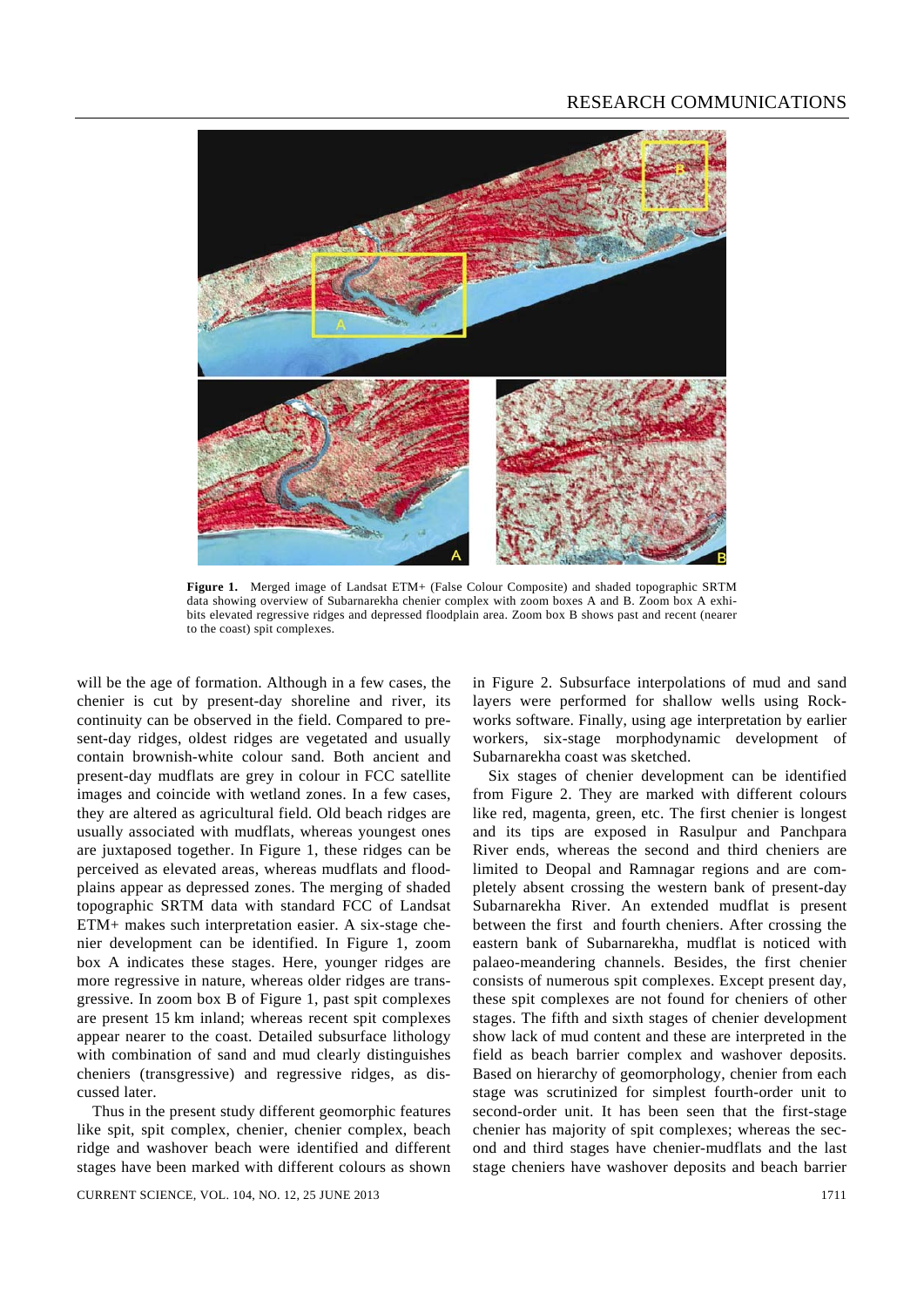

**Figure 2.** Six stages of chenier and palaeo-river channel map.

complexes. Besides, the spit complexes in first-stage chenier are more clustered towards the eastern side. Development of spit complexes disappeared in the second to sixth stages. This indicates gradual shift of initial wave-dominated coast to tide-influenced coast.

 The subsurface lithology of Midnapur–Balasore coast was interpolated on the basis of shallow well data up to maximum depth of 300 m. Interpolation demonstrates that the top 1 m of deposits are made up of mainly muddy sediments with a few sandy horizons. The elevated sandy horizons are limited up to a depth of 30–40 m. Calcrete or medium to coarse sand deposit is present in the lowest part of the profile *XY* (Figure 3). The generalized shallow profile (up to 10 m) exhibits the appropriateness of our interpretation from satellite imageries. However, beach barrier complexes are prominent towards the sea (*X* region). Thus, along the *X*–*Y* section, sixth to first stage cheniers and their subsurface association can be interpreted. Younger cheniers contain less mud between ridges compared to the older ones. This confirms gradual transition from transgressive to regressive ridges. The fence diagram (Figure 3) verifies the above-discussed interpretations.

 Four prominent palaeo-sand ridges showing development of aeolian dunes were interpreted by earlier work $ers<sup>7-9</sup>$ . Their field surveys specified that the youngest chenier is exposed at Digha beach. These palaeo-sand ridges alternate with three broad flats or marine terraces (identified here as mudflat for chenier and sandy palaeobeach for beach barrier complexes). The following dates were observed:  $5760 \pm 160$  years BP for W-part of Rasulpur River upstream section of ancient fluvial flat and  $2900 \pm 160$  years BP for Pichaboni channel bank ancient inter-tidal flat at 2.4 m. The ancient dune complex 10– 15 km inland along Digha–Junput coast plain was dated at  $5760 \pm 140$  years BP. At 3000 years BP older beach ridge, 5–7 km inland, there was formation of dune complex. Flat terrain of ancient intertidal flat near Digha formed  $2920 \pm 160$  years BP. Around 7000 years BP, Rasulpur and Pichhabani separated from Subarnarekha. At 6000–3000 years BP development of significant marine terraces occurred in Kanthi Paniparul dune ridges. The above observations by earlier workers are summarized in Table 2, with interpreted significance of tidal dynamics, wave characteristics, sea level and sediment supply.

 The results derived from cartographic techniques, field data and literature survey lead to a six-stage development model for the coast (Figure 4) as given below.

 First stage: 7000 years BP; sea level was high. Due to eastward longshore current, many spits were formed in the eastern part where Subarnarekha appeared as a small river, but sediment supply from the Ganges was absent.

 Second stage: 5000 years BP; sea level was high. Subarnarekha river avulsed from east to west and Ganga supplied major sediment from its present Hooghly estuary. A huge amount of sediment supply from the Ganga built up extensive mudflats along the eastern part of this coast.

 Third stage: 3000 years BP; sea level started to fall, sediment supply from the Ganges also got reduced. Subarnarekha continuously shifted towards the west abandoning the present Rasulpur river. As a result, a few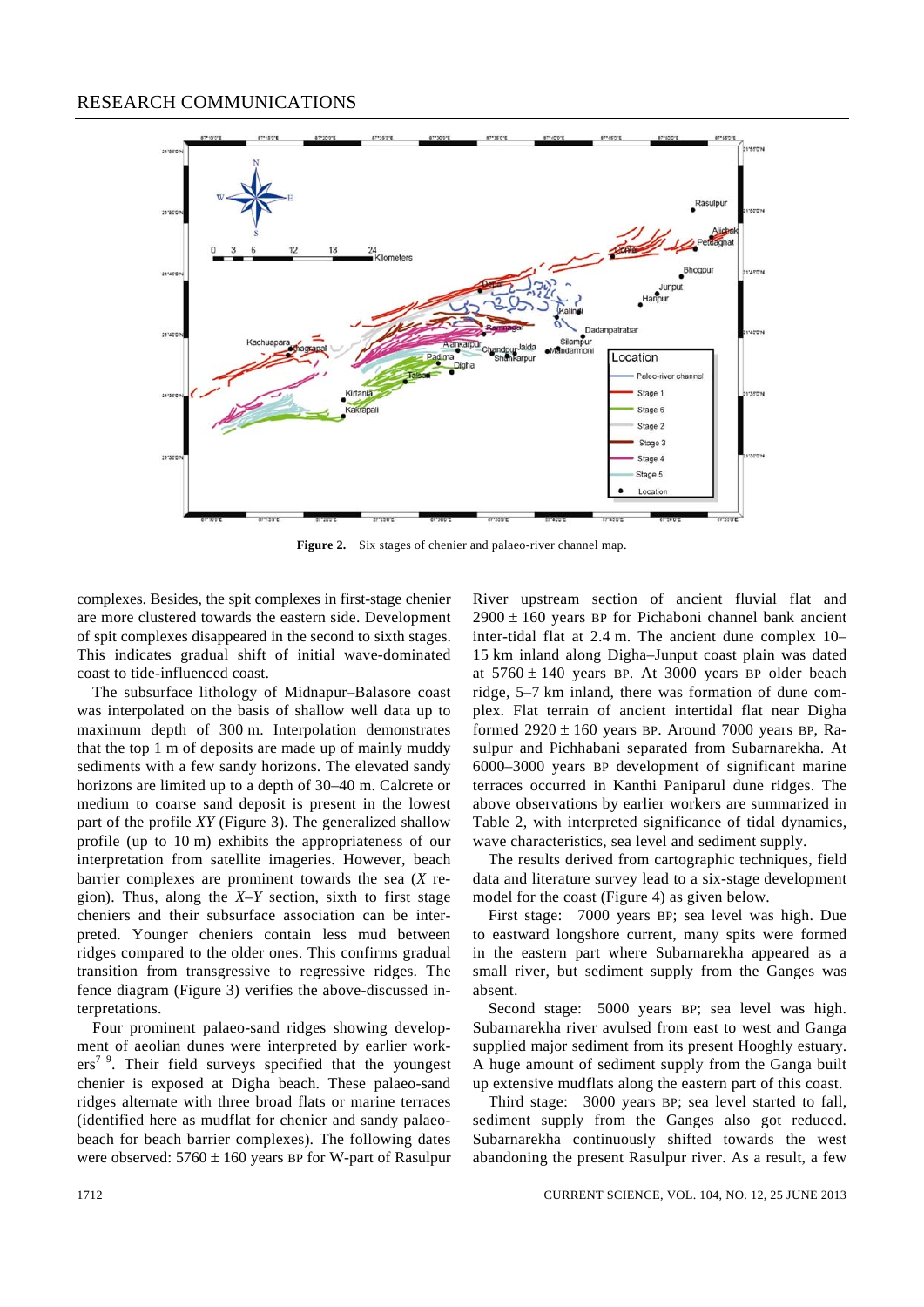## RESEARCH COMMUNICATIONS



**Figure 3.** Subsurface lithology map of Subarnarekha delta and Contai coastal plain.

|  |  |  |  | Table 2. Ridge chronology of Subarnarekha delta and Contai coastal plain |
|--|--|--|--|--------------------------------------------------------------------------|
|--|--|--|--|--------------------------------------------------------------------------|

|                                  |                                    |                                                                | Significance                       |                                   |             |                                                                            |
|----------------------------------|------------------------------------|----------------------------------------------------------------|------------------------------------|-----------------------------------|-------------|----------------------------------------------------------------------------|
| Age<br>(years BP)                | Stage                              | Type                                                           | Tidal<br>dynamics                  | Wave<br>characteristics Sea level |             | Sediment supply                                                            |
| 7000                             | First                              | Spit complex; transgressive<br>ridge                           | Longshore drift<br>$>$ tidal prism | High                              | High        | Sand supply mainly by longshore<br>drift                                   |
| $5760 \pm 160$<br>$2900 \pm 160$ | Second to third<br>Fourth to sixth | Chenier; washover; mudflat Not significant<br>Regressive ridge | Tidal prism high                   | Low<br>High                       | High<br>Low | Very high mud supply in initial stage<br>Low but equal sand and mud supply |

cheniers were developed in this stage near the eastern bank of the river. However its western bank, hardly preserves any such sequence. Identifying the third stage is critical in both field and from satellite images.

 Fourth stage: After the third stage, sea level fell significantly. At the same time Subarnarekha turned into a major river contributing significant amount of sediments with high value of tidal prism; this caused regressive beach ridges close to its estuary. This conversion also suggests initial wave-dominated coast to tide-dominated coast.

Fifth stage: 2000 years BP; sea level fell sufficiently; Subarnarekha river continued its westward shift. Therefore, formation of regressive beach ridges continued.

 Sixth stage: From 2000 years BP to the Present, the coast experienced few stages of sea-level rise, documented as chenier complex. Continuous shifting of Subarnarekha towards the west, exhibits clear time gap between the last few stages.

 At present, the Ganga supplies major part of its sediment load towards Bangladesh. Similarly, transgressive phase may have begun. Present inlet dynamics also shows gradual reduction in tidal flow and predominance of wave action with the formation of spits. Many spits are seen forming up to the Rasulpur region. Thus the coast retaining its earlier conditions (7000 years BP) of wave domination.